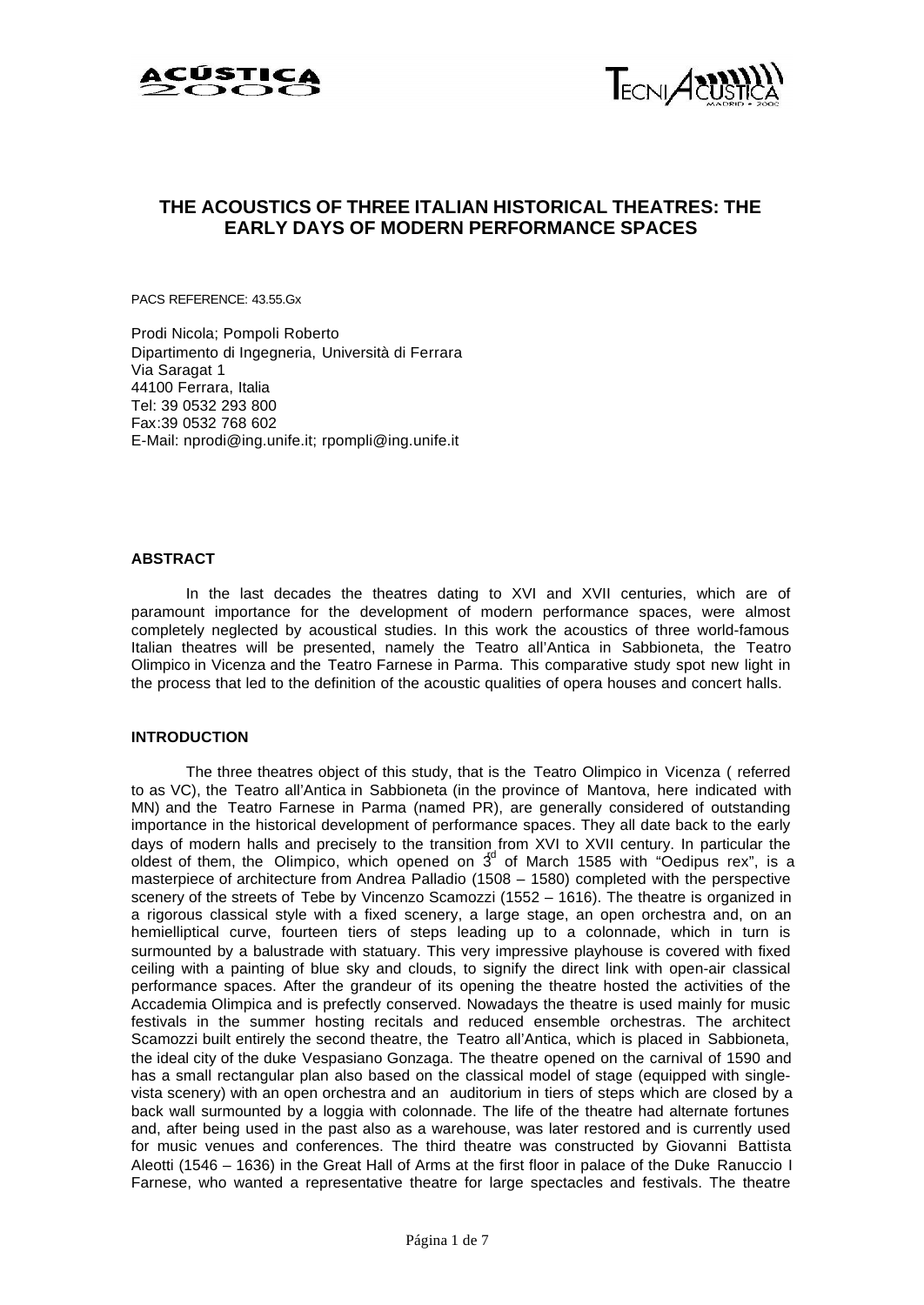



was completed in 1618 but the first venue was in 1628 with the opera "Mercury and Mars" by Monteverdi. The theatre has a rectangular plan of very long dimensions and presents a Ushaped steeply-raked tier of grids which delimit wide and flat orchestra area by high lateral surfaces. In the theatre some of the crucial innovations in the design of opera houses can be found, which stem from the demanding needs of baroque spectacles. One of them was the design of a proscenium arch connecting the cavea with the stage and another was the introduction of a fly-tower together with the use of wings moving in grooves on the stagefloor instead of the fixed scenery as used in VC and MN. The Teatro Farnese was almost completely destroyed by bombing in 1944 and later rebuilt following original drawings. The original ceiling was already missing in 1944 and was not restored.

# **THE BASIC GEOMETRICAL DATA OF THE THEATRES**

The gross architectural data of the three theatres are resumed in Table 1. As can easily be seen the volumes and surfaces of the theatres greatly differ with MN having the lower values and PR being exceedingly big, even compared with modern opera houses or concert halls. In this case the value is split into cavea and stagehouse, which contributes with one-third of the global figure. In the other cases a unique figure has been calculated since no such clear separation is possible. Moreover, though the models inspiring the designs had evident similarities, the ratio of height and width to length are markedly different in the case of VC whereas the other values are more close with rectangular plan concert halls.

|           | $V$ [m <sup>3</sup> ] | H[m] | W<br>$\mathsf{[m]}$ | [m]<br><u>ь</u> | Sorchestra<br>[m <sup>3</sup> ] | l S <sub>loggia</sub><br>$\lceil m^2 \rceil$ | $S_{\text{tier}}$ [m <sup>2</sup> ] |        | $\mathbf{a}_{\text{caveal}}$ | $S_{stage}$ | H/W  | L/W  | <b>TDG</b> |
|-----------|-----------------------|------|---------------------|-----------------|---------------------------------|----------------------------------------------|-------------------------------------|--------|------------------------------|-------------|------|------|------------|
|           |                       |      |                     |                 |                                 |                                              | plan                                | devel. | Im <sup>2</sup>              | ٢m          |      |      | [ms]       |
| <b>MN</b> | 2500                  |      | ,35                 | 28              | 71                              | 49                                           | 69                                  | 89     | 140                          | 62          | ,03  | 2,47 | 17         |
| <b>PR</b> | 30000<br>(45000)      | 23   | 29,3                | 58              | 580                             | 160                                          | 365                                 | 565    | 945                          | 290         | 0,62 | .98  | 12         |
| <b>VC</b> | 7300                  | 15   | 30,5                | 20              | 86                              | 80                                           | 240                                 | 300    | 326                          | 130         | 0.49 | 0,66 | 44         |

Table 1 – Basic geometrical data of the theatres. The volume of PR is that of the cavea with the addition of the stagehouse (in parenthesis). The values of the tiers are divided into plan and developed surfaces. The surface  $S_{\text{cavea}}$ includes the areas where the audience actually seats.

It is also interesting to note that the Initial Time Delay Gap calculated from the reported geometry is in line with the best suggested values for concert halls for MN and PR (due to high lateral surfaces) but is too long for VC. Another interesting preliminary study based on the available information concerns the conditions of occupancy of the theatres and its relation with gross geometrical data. In Table 2 a comparison of the conditions of occupancy is presented. The data indicated with XVII and XXI refer to the relative century. The estimates in the table are derived from available documents or by a direct inquiry to present holders of the places.

|            | <b>XVII</b>  |      | XXI   |      |                              | V/N       | S/N         |      |  |
|------------|--------------|------|-------|------|------------------------------|-----------|-------------|------|--|
|            | Orch.        | Aud. | Orch. | Aud. | <b>XVII</b>                  | XXI       | <b>XVII</b> | XXI  |  |
| <b>MN</b>  | 150          | 100  | 90    | 60   | 10                           | 16,6      | 0,56        | 0,93 |  |
| <b>IPR</b> | $950 - 1450$ | 1450 | 300   |      | $12,5 - 10,3$<br>$(15 - 18)$ | 100 (150) | $0,3 - 0,4$ | 3,15 |  |
| VC         | 175          | 750  |       | 470  |                              | 15,5      | 0,35        | 0,7  |  |

Table 2 – Estimates of the conditions of occupancy in XVII and XXI centuries and ratio of volume and surface in plan with number of audience. In the case of PR the values for orchestra refer to seated and standing people respectively. The values in parenthesis refer to actual global volume (cavea plus stagehouse).

Compared to present standards the theatres at the time they were built were overcrowded since no rule were fixed for security or preservation of the building itself. The most striking result is that the ratios of number of listeners and volume are in line with the values suggested for concert halls, especially regarding volumes (with  $10m<sup>3</sup>$  for MN !) while the ratio S/N is rather small for PR and VC. It also evident that the present use of the theatres has to deal with an unfavorable match of number of listeners with the volume and the surface of the halls.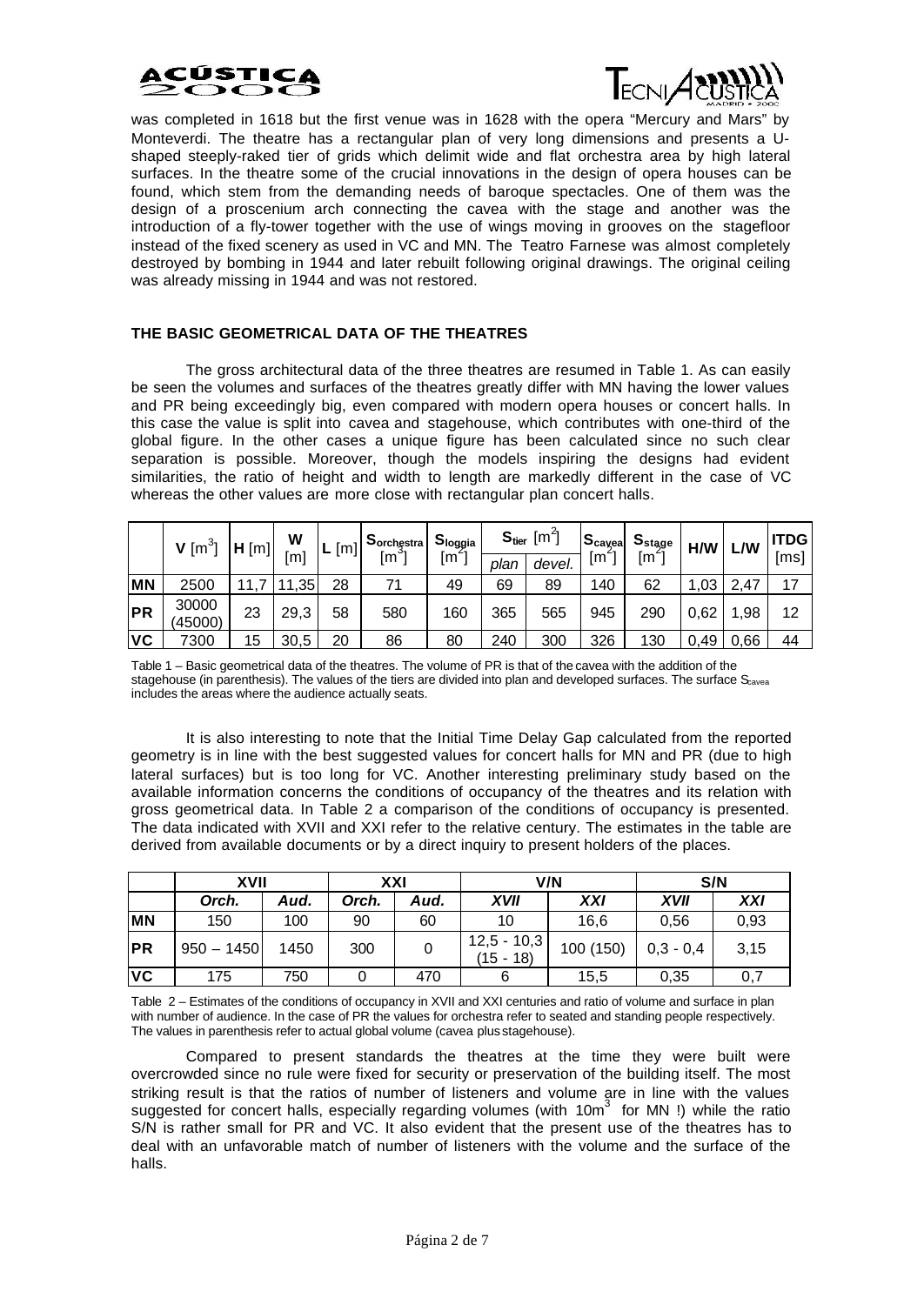



# **THE ACOUSTICAL MEASUREMENTS**

# **The Positions Of Sound Sources And Receivers**

Though an extensive range of studies on the architecture and design concepts of the theatres is available, to the knowledge of the authors the acoustical characteristics of such spaces has not been scientifically documented until now. This is one of the major motivations to pursue a dedicated measurement campaigns inside the three theatres, which were done in the Summer and Autumn 1999. Previous to these measurements a document was elaborated concerning the guidelines for making acoustical surveys inside historical theatres [1]. In this document the positioning of sound sources and the grid of receivers is suggested for the typology of theatres included in this study and a sketch of possible measurement chains is also provided. Referring to the above document the number of sources receivers according to the measured theatres can be found in the Table 3.

|           |       |      | <b>Receivers</b> | <b>Sources</b> |   |    |    |
|-----------|-------|------|------------------|----------------|---|----|----|
|           | Orch. | Aud. | Log.             | <b>Stage</b>   |   | А3 | Α4 |
| <b>MN</b> |       |      |                  | -              | - |    | -  |
| <b>PR</b> |       | υ    | $\blacksquare$   |                |   |    |    |
| VC        | י י   |      | $\blacksquare$   |                |   |    |    |

Table 3 – Number of receivers according to the area of the theatre during acoustical measurements and positioning of the sound sources. A1 lays in the orchestra in the close proximity of the stage; A3 and A4 are respectively in the front and rear parts of the stage.

The indicated receivers were placed on only one side of the caveas due to the architectural symmetry of the spaces and the sound sources laid on a line parallel to the symmetry line, at 1m from it. Though the coverage of the receivers was good in orchestra and tiers of steps it was not possible to access the loggia both in PR and in VC. On the contrary in MN no measurement was done on the stage whereas this was possible in PR (both front and rear) and VC (only front). The results of the surveys in terms of acoustical parameters will be relative only to the source position A3, which is placed at 2m from the stage border (1m for MN), since A3 is common to the three theatres. During the measurements the orchestras and stages of the theatres were completely empty and no listeners were present.

#### **The Measurement Chain**

The measurement chain was the same in the three theatres. The parts of the chain are recalled in the Table 4, where each task has the indication of the respective instrumentation.

| Task                      | <b>Instrumentation</b>                                                                    |  |  |  |  |
|---------------------------|-------------------------------------------------------------------------------------------|--|--|--|--|
| Generation of test signal | PC with MOTU2048 soundcard<br>Amplifier<br>Lookline dodecaedric equalized sound<br>source |  |  |  |  |
| Micing of sound field     | Binaural probe Neumann KU100<br>B-format probe Soundfield ST250                           |  |  |  |  |
| Recording of the signal   | Line preamplifier Tascam MA/AD8<br>Digital recrder Tascam DA38                            |  |  |  |  |
| Post elaboration          | PC with MOTU2048 soundcard<br>Cooledit with Aurora package                                |  |  |  |  |

Table 4 – Chart of the measurement chain employed for the acosutical measurements inside the three theatres.

The measurement chain permitted the parallel spatial sampling of binaural and B-format data of the sound field created by the dodecaedric sound source within the empty halls and the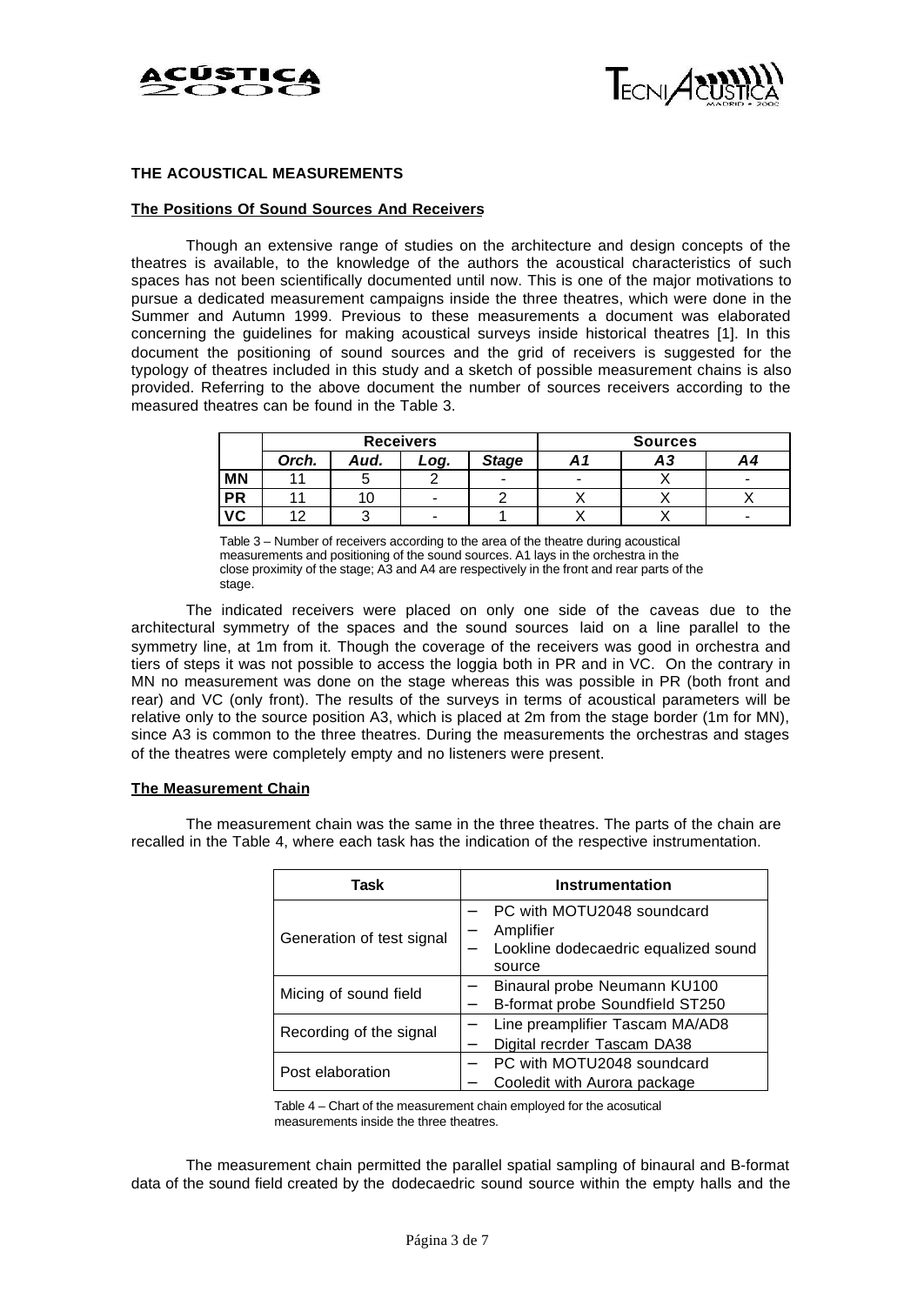



successive off-line post-elaboration. The test signal consisted in a  $17<sup>th</sup>$  order Maximum Length Sequence. The test sample was repeated at least sixteen times at each position to improve the S/N ratio. The raw data were then digitally stored on magnetic tapes via 20bit digital recorder and later processed for calculation of acoustical parameters. The sound sources were placed at 1.25m from the floor whereas the receivers were at 1.1m. The two sound probes were put side by side at nearly 0.7m to minimize mutual influence. The calculation of acoustical parameters was based on the omnidirectional signal enclosed in the B-format coding (called W) whereas the binaural signals and the other B-format tracks served to implement analysis not reported in this work.The calibration of the measurement chain was done by means of a reference measurement at the end of each session. In this case the sound probes and the source were put on the stage at a fixed mutual distance (3m) and height above the floor (2m). This measure was used to establish the level of the direct sound with respect to the other source-receiver couples.

# **THE RESULTS OF THE ACOUSTICAL MEASUREMENTS**

The results of the measurements will be now presented mostly in the form of graphics with the frequency distribution of acoustical parameters, whose definition can be found in [2] and whose suggested values are reported in [3]. The graphics are divided according to each theatre and, within each plot, to the area. The error bars of 66% confidence are included where there are sufficient data for statistical analisys. The all pass "Lin" values are also plotted as reference.

# **Early Reverberation Time**

The dependence of the reverberation time with frequency in the empty halls has a similar pattern with maxima found either at 500 or 1000Hz. The pattern seems to characterize well the typology of theatres, mainly because of the massive presence of wood panels absorbing sound in the lower frequency range. The curves in MN show reduced mutual

differences and have in general the lowest values compared to PR and VC. The latter two have some major gap in the early reverberation between orchestra and tiers which is probably due to different design of this area. In fact in both cases the Orc. is delimited by rather high lateral walls (wooden in PR and plaster in VC). In absolute terms the recommended concert hall values are not met, but it is to be recalled that for this theatres the presence of audience shall cause dramatic change of reverberation. The values of reverberation time RT20, not reported here, show a good agreement with the curves for Aud. in the respective halls.











**EDT - MN**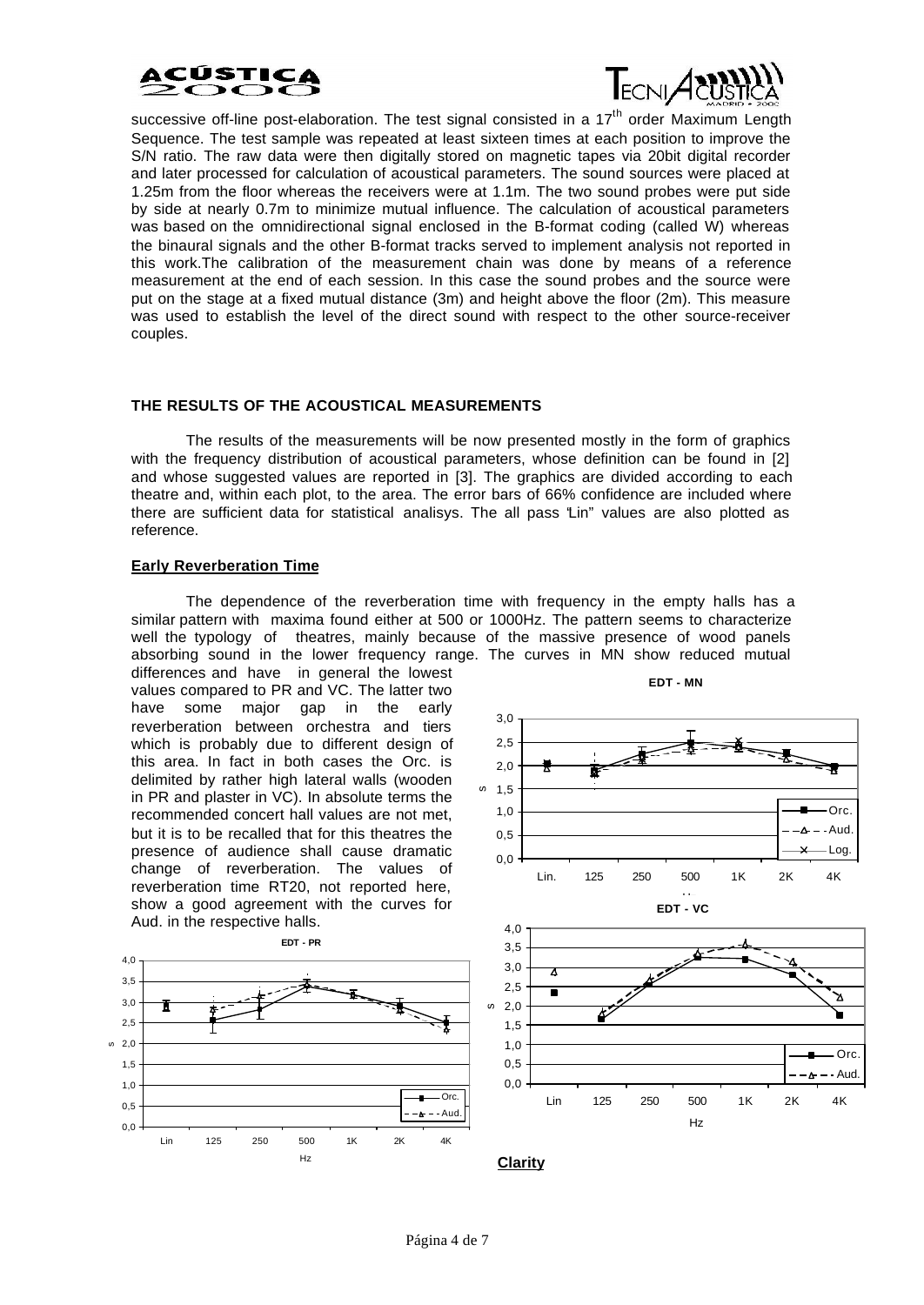



The next figures show the plots of C50 in the three theatres. The values of the parameter are low and in the conditions of measurement the clarity is not satisfactory. The

parameter has also fairly large fluctations in each area probably due to peaked contributions of single reflections. Nevertheless it is interesting to note that there are both similar patterns and values between PR and VC, especially in the Aud. The Orc. curve of VC lays well above the others, because of the close strong reflections from the hemielliptical side wall. The MN graphic has rather uniform trend of Orc. and Aud, with the Log. points showing a more irregular behaviour. The C80 plots, not reported here, show a course very similar to C50, with a translation along the y-axis by nearly +2dB for VC and PR and







#### **Centre Time**

In the MN plot this parameter shows rather well balanced values across frequency, which conform well with conditions for musical performance. The plots for Orc and Aud in PR and VC are more curved and separated. They tend also to be more dispersed and have globally higher values, especially in the medium frequency range. In particular VC lays close to the upper bounds of the useful range of TS. Moreover an evident split is noted in VC which is still due to the presence of close surfaces for points in the Orc.





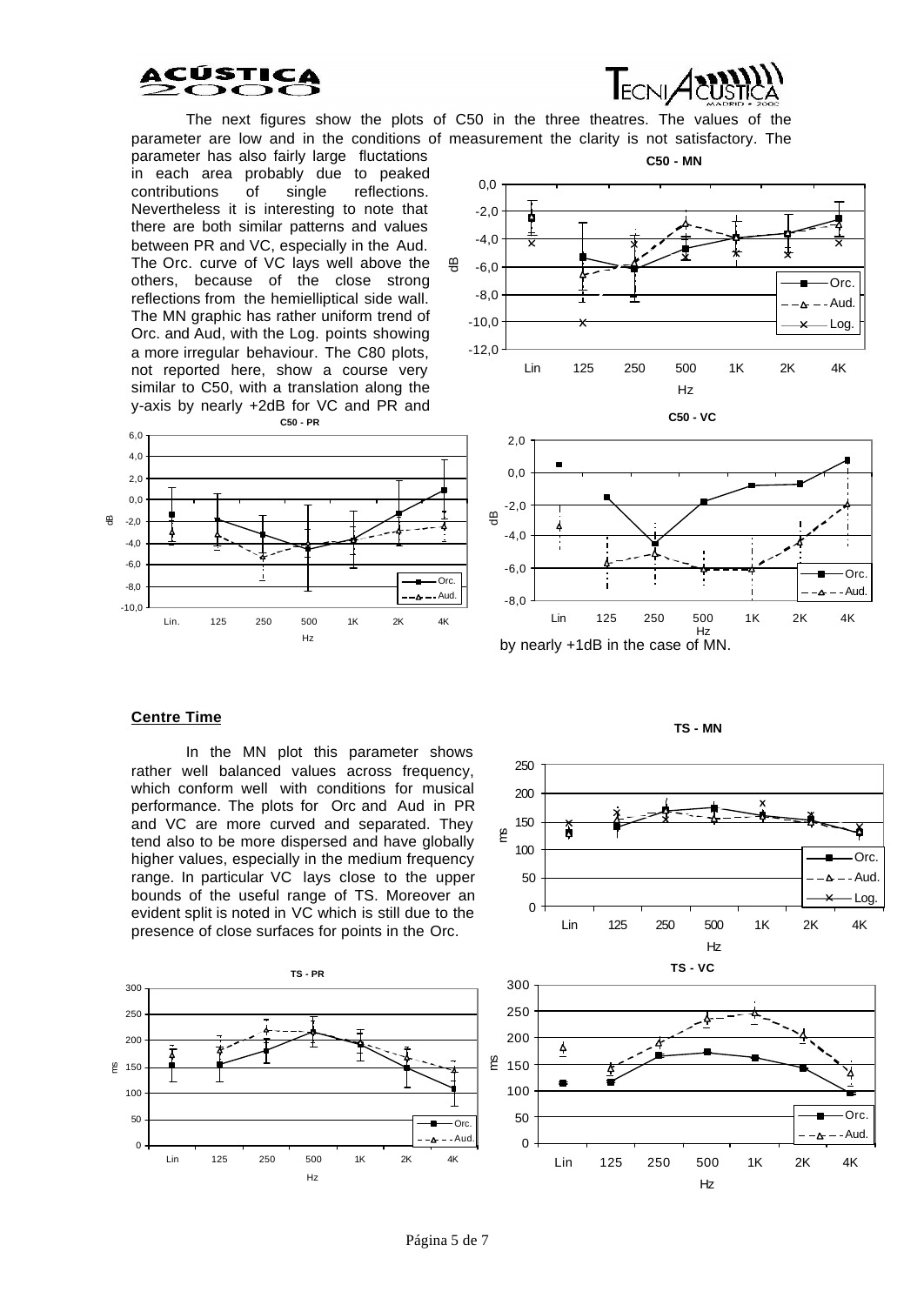# CÚST

# **Strength**

The figure on the side shows the all pass values of G in the MN  $(A)$ , VC $(x)$  and PR(o) theatres. The respective points are interpolated by a regression line calculated in order to describe a possible dependence of G with distance. The points used in the calculation are those measured for the single source position indicated above, ordered with distance. Though G is satisfactory for each hall it is shown that MN has very favorable values so that also recitals and small groups would be able to play without significant effort. The curves for VC and PR lay well below MN and have a region of overlap which corresponds to the farthest point of VC and the closest of PR. Effectively the dimensions of PR caused the receivers to be mostly grouped into three major distance ranges at 10 – 13 m, 19 – 24 m and 28 – 35m.

# **Lateral Fraction**

Finally the graphic on the side shows the averaged values of the all pass Lateral Fraction with the 66% dispersion indication. The values are markedly high for MN due to the limited width of the cavea and the design of the tiers, surrounded by a curved wall. The values of PR and VC are also rather good and in particular it is shown that the Aud. bars always surpass Orc.. The design of tiers seems to improve lateral energy together with the upper colonnades present in each of the halls.



TECNIAN



# **DISCUSSION**

The most evident difference between either concert halls or opera houses and the theatres here considered is the almost complete absence, in the latter, of massive sound absorbing areas like upholstered seats or audience. So it seems that a further effort is necessary to investigate the variation of acoustical conditions with the presence of audience, which, as briefly estimated in Table 2, might set excellent values for musical or also play venues. Nevertheless the data here reported gave interesting clues to better know the typology of performance spaces. In particular the shape of the reverberation across frequency seems to well define the kind of interior surfaces notwithstanding the very different volumes of the theatres. The reverberation times exceed the suggested values for concert halls or opera houses even for MN which has the comparatively lower values. Moreover the study of clarity and centre of gravity of energy both show that the lower values of distinctness are found in the medium range of frequency for PR and VC, which might result in a lower ability of perceiving vocal or singing pieces. The study of lateral fraction confirmed the robust design of MN but showed that a satisfactory spatial impression that can be experienced in PR and VC too. As regards the strength it is important to relate the measured values to the kind of venues possibly held in the theatres. In this respect the shape and area of the stage in MN and VC are suitable for recitals and chamber music (or play as well) whereas the very wide stage in PR could easily host a symphonic orchestra. The respective values of G are somehow tailored on this